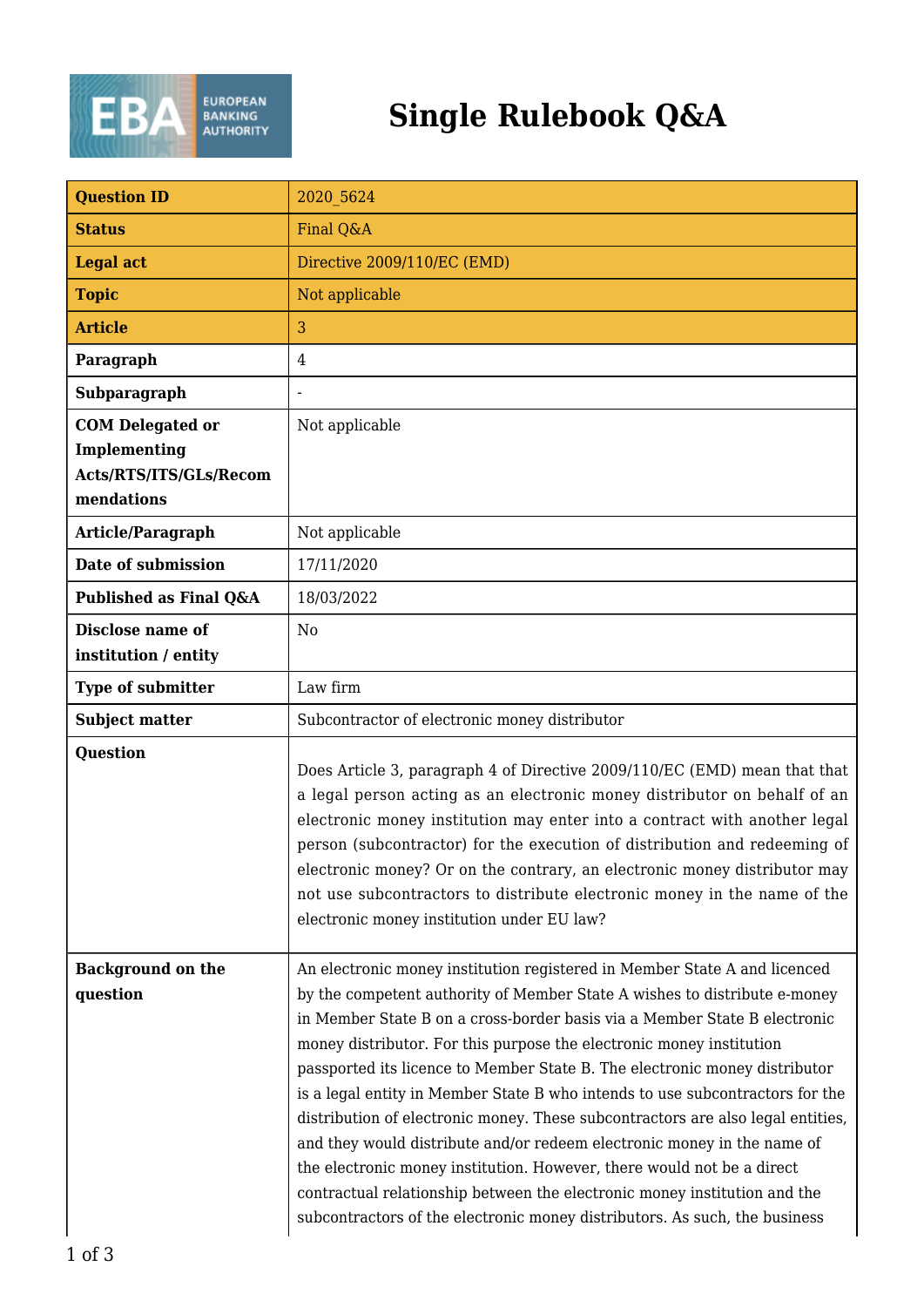structure would be the following: - electronic money institution (1st level; direct contractual relationship with the electronic money distributor) electronic money distributor (2nd level; direct contractual relationship upstream - with the electronic money institution and -downstream - with the subcontractors) - subcontractors of the electronic money distributor (3rd level; direct contractual relationship with the electronic money distributor). The opinion of the competent authority in Member State B was requested in respect of the above-described business model. The position of the authority is that the distribution of electronic money may only be provided by the electronic money distributor who is in a direct contractual relationship with the electronic money institution. A subcontractor, therefore, may not distribute electronic money. The authority highlights in its opinion that neither the EMD Directive, nor the PSD2 Directive, nor the Member State B's Payment Service Provider (PSP) Act contains a definition of the subcontractor of the electronic money distributor. Furthermore, these do not regulate the subcontractor of the electronic money distributor.

## **Final answer**

In accordance with Article 3(4) Directive 2009/110/EC (EMD2), electronic money institutions should be allowed to distribute and redeem electronic money through natural or legal persons which act on their behalf.

The requirement to "act on their behalf" means that the distribution and redemption of electronic money may only be provided by persons who are in a direct contractual relationship with the electronic money institution. It should be stipulated in the respective contracts through appropriate clauses that the distributor "acts on behalf" of the electronic money institution.

A distributor can, however, involve other natural or legal persons for the distribution of electronic money provided that it is ensured that the electronic money institution still remains responsible for all persons involved in the distribution of the electronic money.

Sub contracting should be clearly stated in the relevant contracts. This presupposes that the possibility of sub-contracting is already foreseen in the contracts between the actual distributor and the electronic money institution. This also requires an indication in the contracts between the distributor and the sub-distributor that the latter is also acting on behalf of the electronic money institution. All of this can be the subject of a tripartite agreement between the electronic money institution, distributor and subdistributor.

All requirements for distributing and redeeming electronic money should also be met in the case of sub-contracting. For example, that the requirements regarding transparency and liability are met, and that the relevant passport notification requirements are fulfilled.